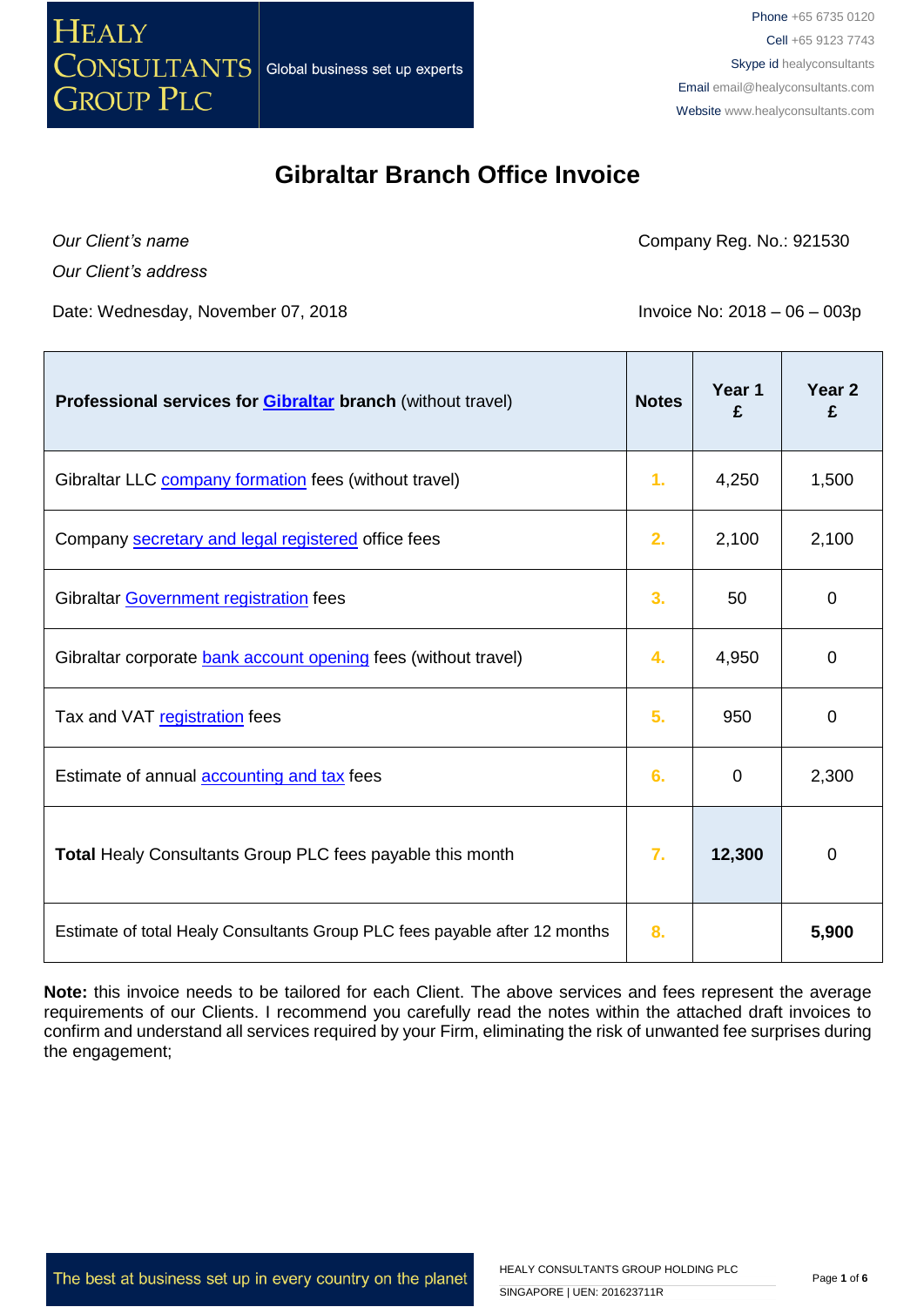

### *Notes to invoice above*

**1.** Healy Consultants Group PLC fees to efficiently and effectively complete Gibraltar branch registration within three [weeks](http://www.healyconsultants.com/gibraltar-company-registration/fees-timelines/#timelines) by **i)** choosing the optimum regulatory permit for the business; **ii)** reserving a name with the [Companies House Gibraltar;](https://www.companieshouse.gi/FBNSel1) **iii)** settling our accountants' and lawyers' fees; and **iv)** preparing a high quality company incorporation package for submission to the [Companies House Gibraltar;](https://www.companieshouse.gi/FBNSel1)

All [engagement fees \(click link\)](http://www.healyconsultants.com/company-registration-fees/) are agreed and paid up front and agree to the fees published on our country web pages. Consequently, there are no hidden fees or surprises or ambushes throughout the engagement. All engagement deadlines are agreed up front in the form of [a detailed project plan,](http://www.healyconsultants.com/index-important-links/example-project-plan/) mapping out deliverables by week throughout the engagement term



Every week during the engagement, Healy Consultants Group PLC will email our Client a [detailed status](http://www.healyconsultants.com/index-important-links/weekly-engagement-status-email/)  [update.](http://www.healyconsultants.com/index-important-links/weekly-engagement-status-email/) Our Client is immediately informed of engagement problems together with solutions. Your dedicated engagement manager is reachable by phone, Skype, live chat and email and will communicate in your preferred language;

**2.** In accordance with [s. 216 of the Gibraltar Companies Act 2014-19,](http://www.gibraltarlaws.gov.gi/articles/2014-19o.pdf) each Gibraltar branch must appoint a registered secretary, who may be a natural person or a body corporate resident in any country. Healy Consultants Group PLC will act as your Gibraltar branch secretary, for which our annual responsibilities include **i)** preparing and filing the legal annual return; **ii)** securely maintaining company records; **iii)** liaising with the Gibraltar government on our Client's behalf; **iv)** legal filing of changes of company structure; and **v)** reminding our Client of statutory deadlines;

In accordance with [s. 178 of the Gibraltar Companies Act 2014-09,](http://www.gibraltarlaws.gov.gi/articles/2014-19o.pdf) a Gibraltar branch shall as from the date of its incorporation have a legal registered office in Gibraltar, to which all official Government communications and notices may be addressed. To comply with this statutory requirement, Healy Consultants Group PLC Gibraltar office will be the registered office address for your branch. Thereafter, this address will be used to receive government correspondence including **i)** tax letters; **ii)** notice of the legal annual return; and **iii)** all government communications. Most of our Clients wish to place [Healy](http://www.healyconsultants.com/corporate-outsourcing-services/company-secretary-and-legal-registered-office/)  [Consultants Group PLC's](http://www.healyconsultants.com/corporate-outsourcing-services/company-secretary-and-legal-registered-office/) office address on invoices, contracts, websites and business cards;

- **3.** This fee is an estimate of government costs payable during your Firm's engagement. For transparency purposes, all government fee payments will be supported by original receipts and invoices. Examples of government costs include **i)** registration fees at the [Gibraltar Companies House;](https://www.companieshouse.gi/publications/C0019.pdf) and **ii)** issuance of the company seal. Following engagement completion, Healy Consultants Group PLC will refund our Client any excess of funds received over actual Government costs paid;
- **4.** Healy Consultants Group PLC will be pleased to open a Gibraltar corporate bank account without our Client travel. It is a time-consuming task, and Healy Consultants Group PLC will shelter our Client from the associated administrative challenges. As you can appreciate, it is a difficult task to obtain bank account approval through a newly formed branch when shareholders, directors and bank signatories reside overseas. Healy Consultants Group PLC will prepare a business plan for the bank to optimize the probability of corporate bank account approval. Depending on our Client's business and nationality, there is a 20% probability the banks will request a bank signatory to travel for a one-hour bank interview. Healy Consultants Group PLC will try its best to negotiate with the bank for a travel exemption. If our Client must travel to Gibraltar for corporate bank account opening, Healy Consultants will refund our Client £950;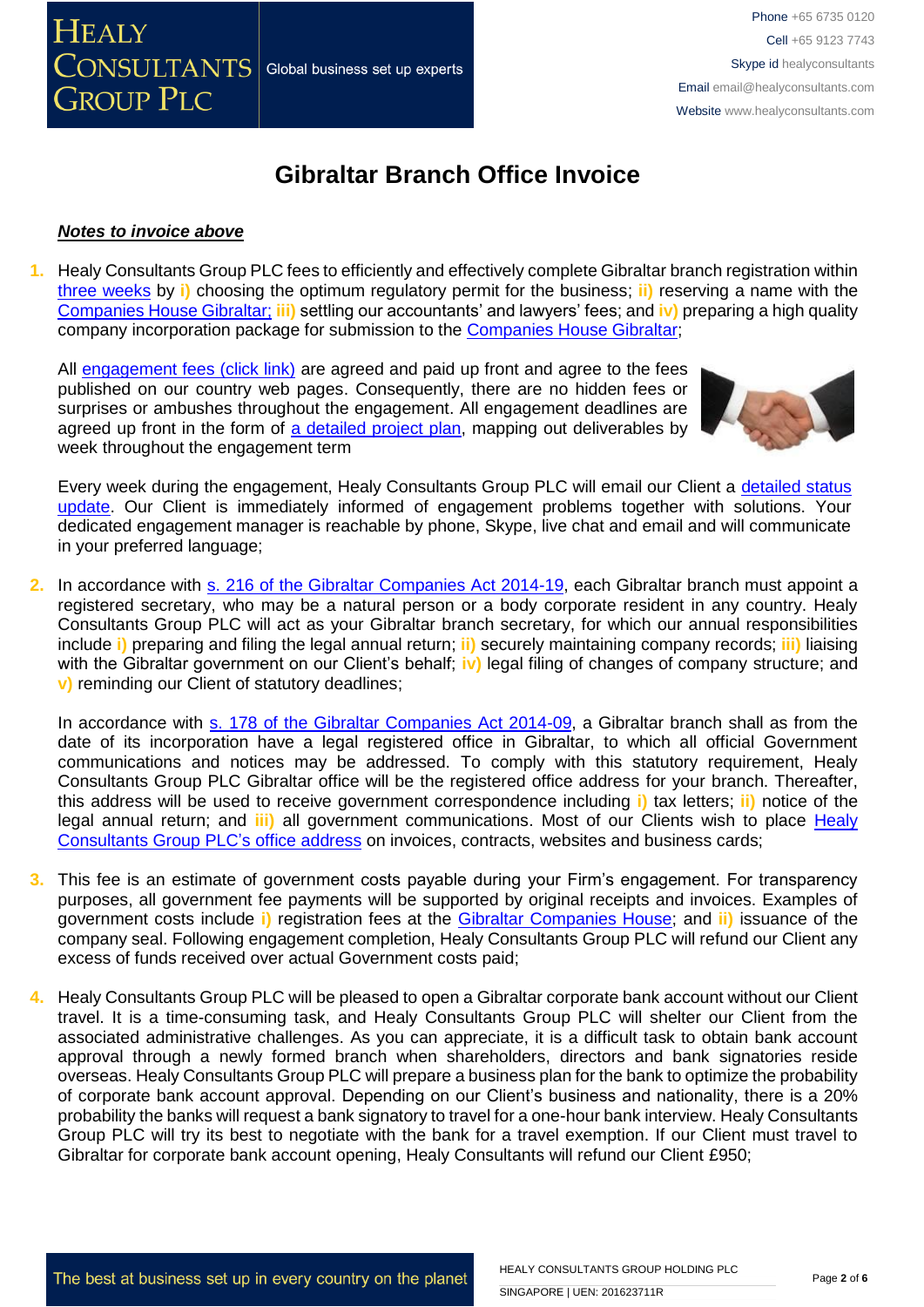### **HEALY**  $\overline{\text{CONSULTANTS}}|$ Global business set up experts **GROUP PLC**

# **Gibraltar Branch Office Invoice**

If our Client is not comfortable with only a Gibraltar corporate bank account, Healy Consultants will be pleased to open [an international corporate bank account](http://www.healyconsultants.com/international-banking/) (click link) outside of Gibraltar. Examples include New York, Germany, Liechtenstein, Austria, Bulgaria, South Africa, Australia, London, South America or Dubai. All banks will be top tier banks in these countries with excellent internet banking services. Example of our global banking partners include HSBC, Standard Chartered Bank, Citibank, Barclays, Standard bank, ANZ bank, VTB bank, UBS, Credit Suisse;

The banks enjoy ultimate power of approval of corporate bank account applications. Consequently, guaranteed success is outside of Healy Consultants' control. What is inside our control is the preparation and submission of a high-quality bank application that maximizes the likelihood of approval. To date, we enjoy a 100% approval record because of [our global banking relationships](http://www.healyconsultants.com/international-banking/corporate-accounts/) and determination.







Global banks continue to tighten corporate bank account opening procedures, their internal compliance departments completing more thorough due diligence of Clients. Consequently, our Clients should expect the bank account approval period to take up to 4 weeks. Furthermore, global banks now require evidence of proof of business in the country where the corporate bank account will be, including sales contracts or lease agreement;

- **5.** In accordance with the [Gibraltar Companies Act 2014-19,](http://www.gibraltarlaws.gov.gi/articles/2014-19o.pdf) each entity must register for corporate tax and VAT at the [Income Tax Office;](https://www.gibraltar.gov.gi/new/income-tax-office)
- **6.** For an active trading company, these [accounting and tax](http://www.healyconsultants.com/gibraltar-company-registration/accounting-legal/) fees are an estimate of Healy Consultants Group PLC fees to efficiently and effectively discharge your annual company accounting and tax obligations. Following receipt of a set of draft accounting numbers from your company, Healy Consultants Group PLC will more accurately advise accounting and tax fees. For a dormant company, Healy Consultants Group PLC fees are only £950;
- **7.** All fees quoted in this invoice correspond to fees quoted [on Healy Consultants Group PLC's](http://www.healyconsultants.com/company-registration-fees/) website. Please review this invoice carefully to identify errors. During the rush of the business day, it is possible that Healy Consultants Group PLC inadvertently made fee calculation errors, typing errors or omitted services or omitted historic fee payments from Clients. In the unfortunate event you identify invoice errors, please revert to me directly re the same. I apologize in advance if I or my staff made invoice errors;
- **8.** Assuming our Clients re-engage Healy Consultants Group PLC in year 2, this fee is an estimate of the fees payable next year, 12 months after the date of company registration;
- **9.** The fees quoted in this invoice are a prediction of the fees required to efficiently and effectively complete this engagement in a timely manner. If during the engagement Healy Consultants Group PLC realizes that the project is more complex than anticipated, requiring a large additional investment of time, my Firm will revert to request additional fees. If Healy Consultants Group PLC completes the engagement faster and more easily than expected, Healy Consultants Group PLC is happy to refund some fees to our Client;
- **10.** Engage Healy Consultants Group PLC to [project manage](http://www.healyconsultants.com/project-manage-engagements/) business set up in every country on the planet. We are the best in the [world](http://www.healyconsultants.com/best-in-the-world/) at what we do, timely completing the  $A$  to  $Z$  of every country engagement;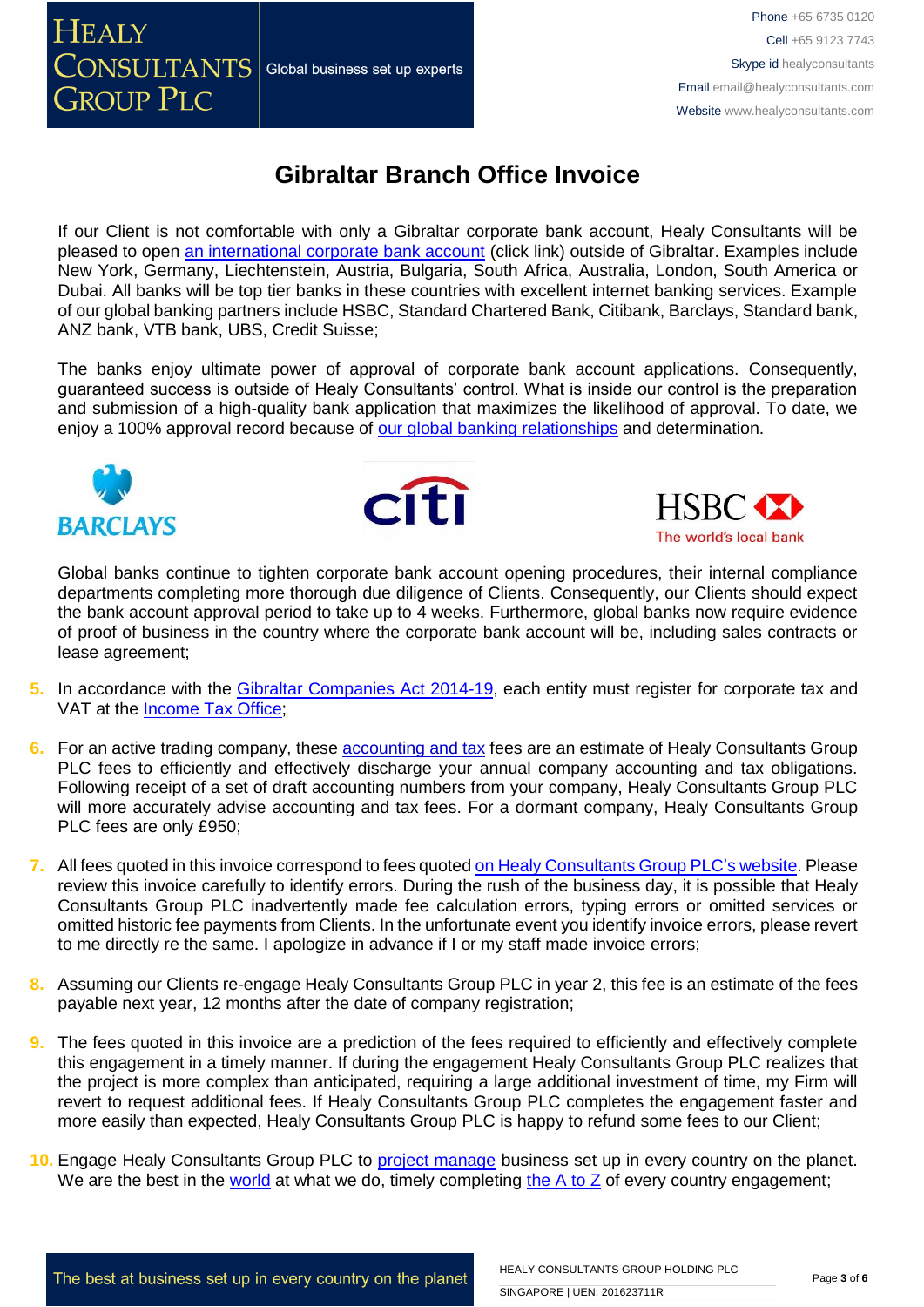- **11.** Branch business activities are limited to the scope defined and controlled by the parent company. The branch suffers a corporation tax of 10%. The parent company paid up share capital must be at least £100. A branch can **i)** lease office premises; **ii)** issue sales invoice to Clients; and **iii)** sign local legal contracts. A branch can import and export goods. The life of the branch is not limited;
- **12.** If our Client and Healy Consultants Group PLC properly plan this engagement, our Clients will *not* have to travel during this engagement. Healy Consultants Group PLC will efficiently and effectively and aggressively complete company registration and corporate bank account opening in a timely manner without our Client's presence. Instead, our Client will need to **i)** sign and get documents legalized in the embassy in their country of origin; and **ii)** courier the originals to Healy Consultants Group PLC office;
- **13.** In accordance with Gibraltar Company Law, there is no minimum deposit stipulated for the registration of a branch office;
- **14.** Depending on our Client's business and nationality, the Gibraltar Government may require a special regulatory license to carry on your business in the country. Healy Consultants Group PLC will assist our Client secure license approval; there may be additional engagement fees. However, the Government enjoys ultimate power of approval of company registrations and business licenses;
- 15. If required, Healy Consultants Group PLC will be pleased to assist your firm to secure employee [visa](http://www.healyconsultants.com/corporate-advisory-services/migration/) approvals. Our fee is £4,950 for the first employee, £1,950 for the second employee, £950 per employee thereafter. Our visa fees include preparation of a quality visa application and submitting to the correct Government immigration officers. The Government enjoys ultimate power of approval of visa applications. Consequently, guaranteed success is outside of Healy Consultants Group PLC' control. What is inside our control is the preparation and submission of a high-quality immigration visa application that maximizes the likelihood of visa approval;
- 16. Some of our Clients request Healy Consultants Group PLC to provide temporary shared [office space](http://www.healyconsultants.com/virtual-office/) for 6 months until their preferred business premises is found. If your Firm requires this service, our one-time fee is £950. Monthly rental thereafter is paid directly to the landlord, independently of Healy Consultants Group PLC;
- **17.** Monthly, quarterly and mid-year Government tax obligations include monthly and quarterly payroll reporting, VAT and corporation tax return filing. If you need our help, Healy Consultants Group PLC can complete monthly Government reporting for a monthly fee of £860. Healy Consultants Group PLC monthly support will include **i)** receive in Dropbox the monthly invoices from our client; **ii)** label monthly bank statement transactions; **iii)** preparation and submission of VAT returns; and **iv)** submission of monthly employee payroll reporting;
- **18.** It is important our Clients are aware of their personal and corporate tax obligations in their country of residence and domicile; and they will fulfill those obligations annually. Let us know if you need Healy Consultants Group PLC help to clarify your local and international annual tax reporting obligations;
- **19.** During the engagement, shareholders and directors documents may need to be translated into the local language before the Government and Bank approves company registration and corporate bank account opening respectively. Consequently, our Client should budget for possible additional translation and embassy atestation fees. Either our Client or Healy Consultants Group PLC can complete this administrative task;

The best at business set up in every country on the planet



Phone +65 6735 0120 Cell +65 9123 7743 Skype id healyconsultants

Email [email@healyconsultants.com](mailto:EMAIL@HEALYCONSULTANTS.COM) Website [www.healyconsultants.com](http://www.healyconsultants.com/)

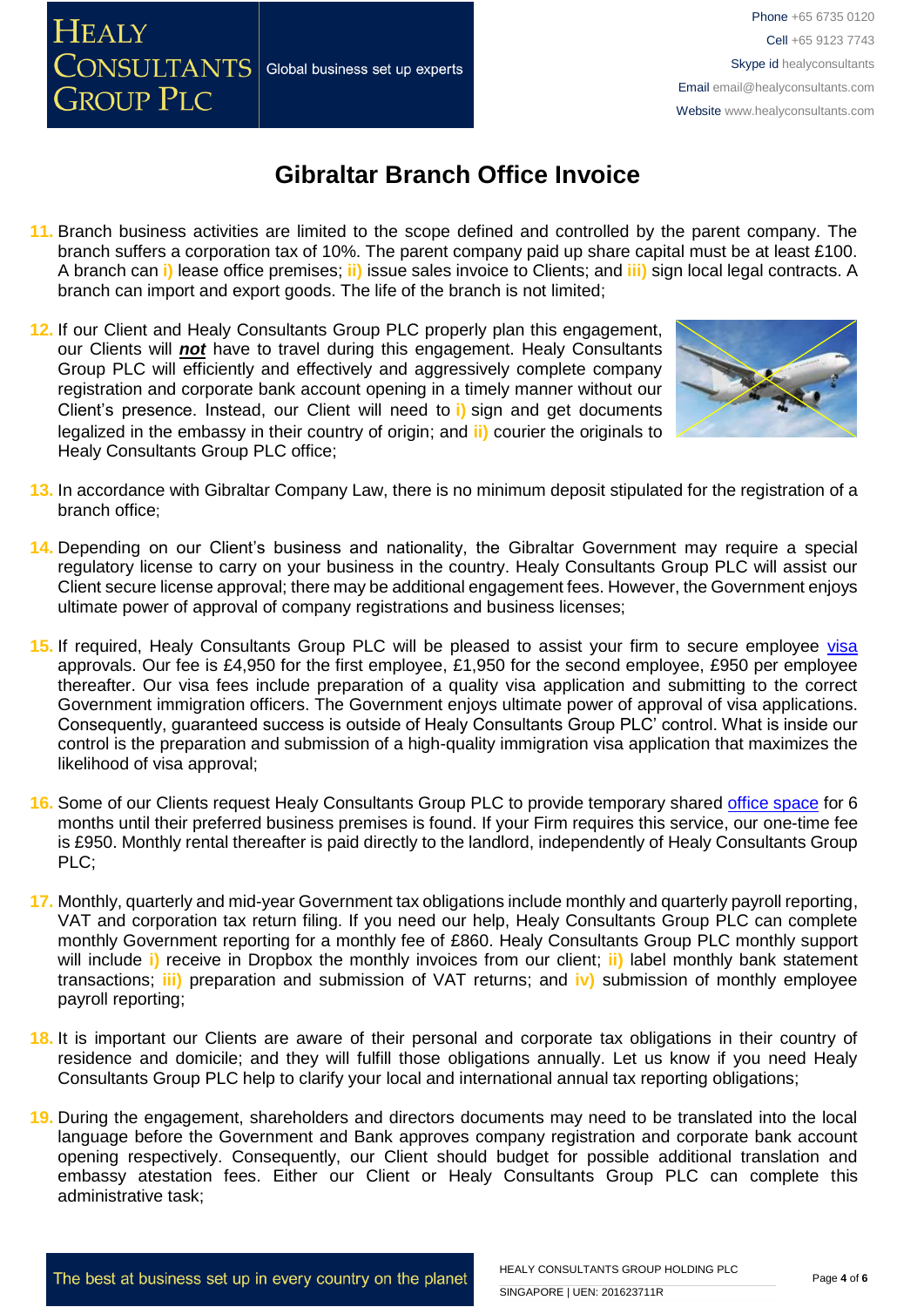#### CONSULTANTS Global business set up experts

**HEALY** 

**GROUP PLC** 

Phone +65 6735 0120 Cell +65 9123 7743 Skype id healyconsultants Email [email@healyconsultants.com](mailto:EMAIL@HEALYCONSULTANTS.COM) Website [www.healyconsultants.com](http://www.healyconsultants.com/)

## **Gibraltar Branch Office Invoice**

As always, Healy Consultants Group PLC will negotiate with all third parties to eliminate or reduce additonal engagement costs. For transparency purposes, all third-party fee payments will be supported by original receipts and invoices. Examples of possible third-party payments include **i)** embassy fees; **ii)** notary public costs; **iii)** official translator fees;

- **20.** Some of our Clients engage Healy Consultants Group PLC to [recruit \(click link\)](http://www.healyconsultants.com/corporate-outsourcing-services/how-we-help-our-clients-recruit-quality-employees/) local employees. We have a lot of experience in this area and we are quite skilled at securing quality candidates for our Clients;
- 21. Some of our Clients require an *immediate Gibraltar solution*. With this strategy, within a day Healy Consultants Group PLC can supply our Client **i)** an existing dormant Gibraltar company number; and **ii)** an already approved international corporate bank account number; and **iii)** a Gibraltar business address. Turnkey solutions are attractive to those entrepreneurs who wish to immediately close a country deal, sign a contract or invoice a customer;
- **22.** As stipulated on our [business website](http://www.healyconsultants.com/) and in section 3 of our engagement letter, Healy Consultants Group PLC will only commence the engagement following **i)** settlement of our fees; and **ii)** completion and signing of our legal engagement letter;
- **23.** Healy Consultants Group PLC will only incorporate your branch after 75% of [due diligence documentation](http://www.healyconsultants.com/due-diligence/) is received by email. Healy Consultants Group PLC will only open a corporate bank account after 100% of the Client's original due diligence documentation is received by courier;
- **24.** During the annual renewal engagement with our Client, our in-house [Legal and Compliance Department](http://www.healyconsultants.com/about-us/key-personnel/cai-xin-profile/)  [\(click link\)](http://www.healyconsultants.com/about-us/key-personnel/cai-xin-profile/) reviews the quality and completeness of our Client file. Consequently, Healy Consultants Group PLC may revert to our Client to ask for more up to date [due diligence documentation;](http://www.healyconsultants.com/due-diligence/)
- **25.** To assist our Clients to minimize foreign exchange costs, we offer the payment in SG\$, Euro, Pounds or US\$. Kindly let me know in which currency your Firm prefers to settle our fees and I will send an updated invoice, thank you;